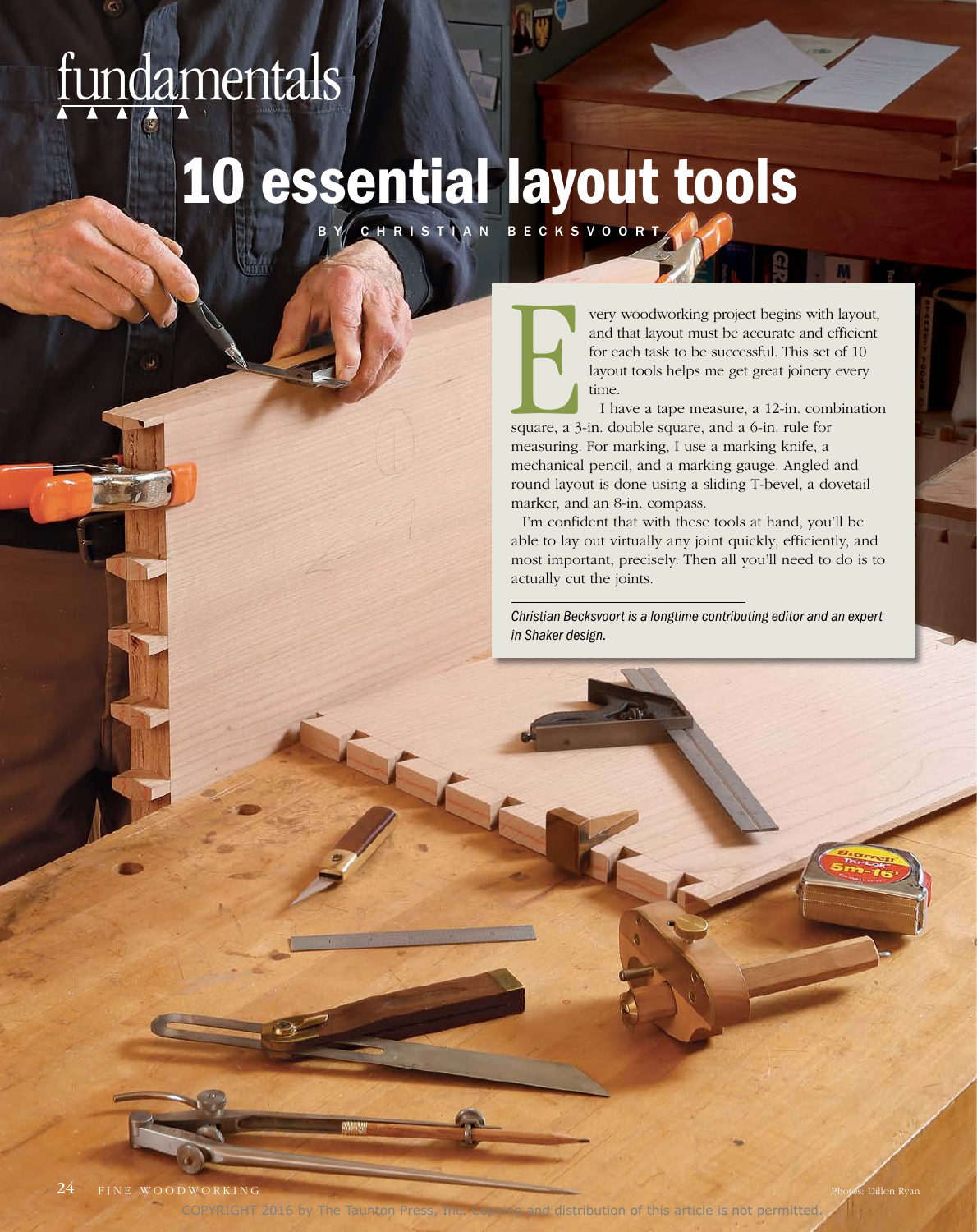#### **A Online Extra**

Is your tape measure accurate? Learn how to check it in our latest Drawing Board. Go to fineWoodworking.com/extras.

let's start with the basics. it's likely you already have a tape measure. These are real multipurpose workhorses. I use a 16-ft. tape, which is a great length for general use. The tape is my go-to measuring tool for roughing out boards, but I also use it to check cases for square and mark out dovetail spacing.

Tapes have a loose hook at the end that moves in and out. Pushed in, it delivers an accurate measurement for the inside of a case or drawer. pulled out, it can be hooked over the edge of a piece to measure outside dimensions accurately.

Next you'll need a square, or better yet two. A 12-in. combination square is useful for a variety of layout tasks, such as marking across boards for cutting to length and laying out mortises across sets of legs. Plus you can use the angled fence to mark 45° angles. The 12-in. rule can be used as a straightedge and rule as well.

For smaller work, a 3-in, double square is the ticket. The size is less cumbersome than the 12-in. square for things like small drawers and moldings. it's also helpful for transferring dovetail marks onto the end grain of the board. Also, by holding a pencil against the square and sliding it along edges, you can use it to make long parallel marks for laying out tabletop bevels and chamfers.

For finer work, I use a 6-in. precision rule. This tool really shines at any task where I need to measure down to  $\frac{4}{64}$  in., such as marking out mortise locations on a leg, and any situation where a 12-in. combination square's rule is too cumbersome, such as spacing out dovetails on small drawer parts. it rounds out the measuring side of my layout kit.

#### coMbinaTion SQuare







double SQuare



### **Measuring**

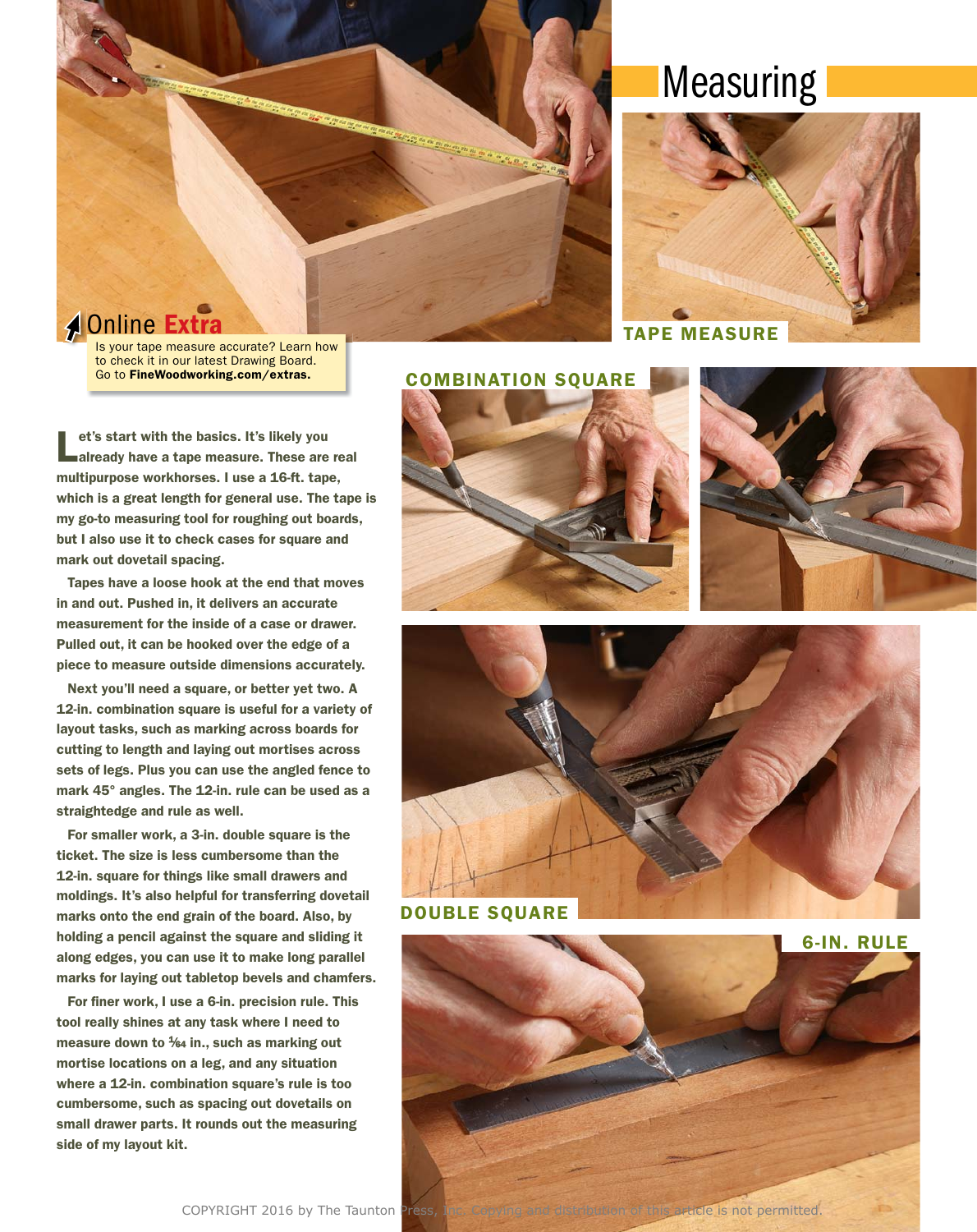# fundamentals <sub>continued</sub>

### Marking



#### marking knife

To accompany the tape, rule, and square, you'll need something to mark with. A good old yellow No. 2 pencil seems an obvious choice and will work well, if kept sharp. The downside is that the longer the line, the wider it gets as you mark. After a while, your line's more than <sup>1</sup>/<sub>16</sub> in. wide—not great for precision layouts. My choice is a 0.5-mm mechanical pencil. The lead size is halfway between  $\frac{4}{64}$  in. and <sup>1</sup>/<sub>32</sub> in., and it won't get wider as it wears, which translates to more accurate marking.

In addition to the pencil, you'll want a marking knife. I use a straight-blade chipcarving knife, which has a narrow blade with a single, long bevel. I use it for transferring tails onto pins and transferring drawer pocket lengths onto drawer fronts, where the width of a pencil mark will result in too much error.

Next is a marking gauge, which creates long scribes parallel to an edge. I use a wooden cutting gauge with a wide bearing face and a wooden beam. I prefer the knife-style blade because it makes a nice, clean cut (especially across the grain). This tool allows repeatable baselines for dovetails and pins, and is also great for marking out the tongues on breadboard ends and scribing mortises on legs.



mechanical pencil



Marking gauge

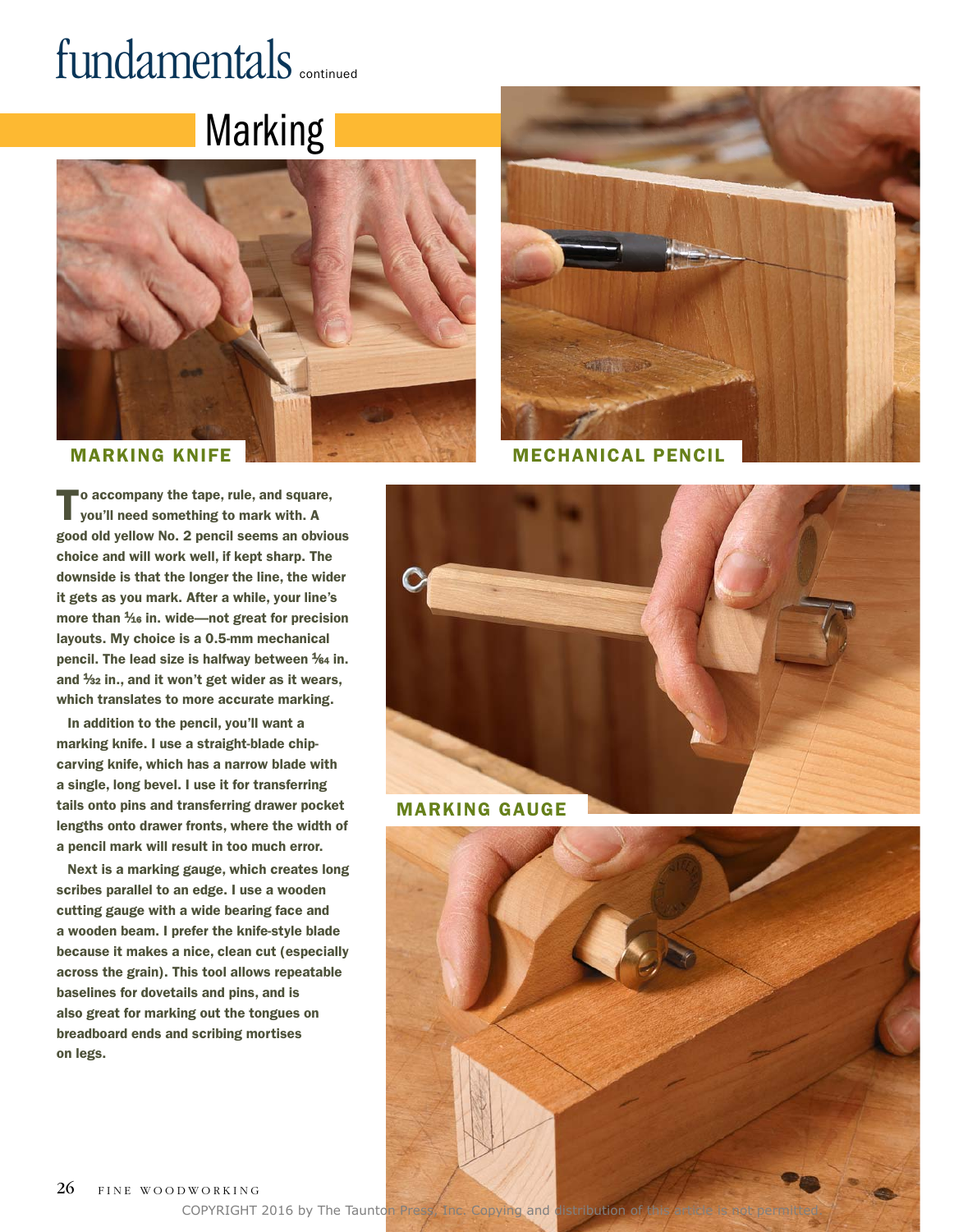www.finewoodworking.com JULY/AUGUST 2016 27 COPYRIGHT 2016 by The Taunton Press, Inc. Copying and distribution of this article is not permitted.